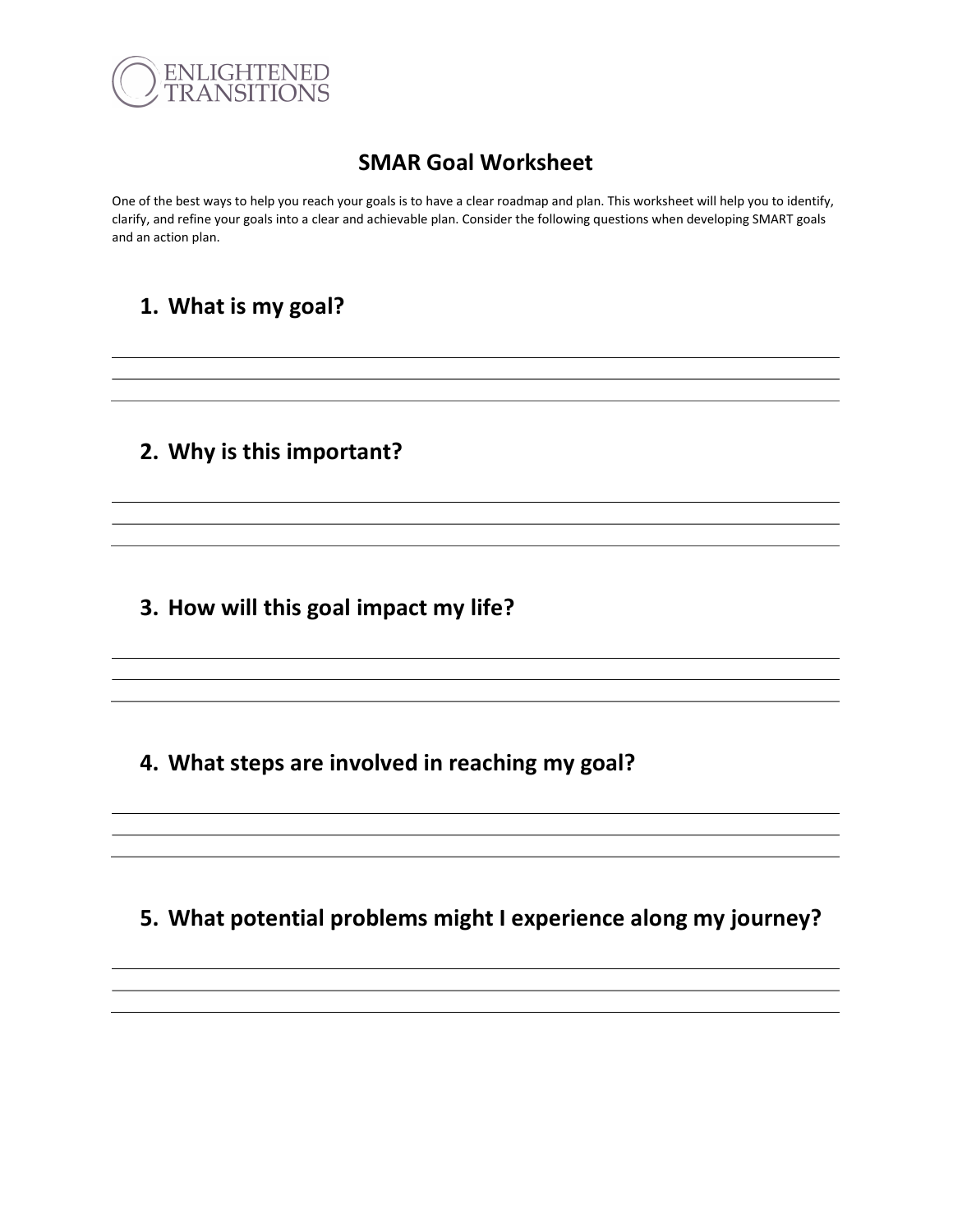

# 6. Who or what can help me reach my goal?

#### 7. How will I measure my progress?

# 8. When would I like to accomplish or complete my goal?

## Putting It Together

Using your answers from questions 1-3, clearly state your goal and its impact.

| My Goal:            | I want to |
|---------------------|-----------|
| Smaller / Sub-goal: | I want to |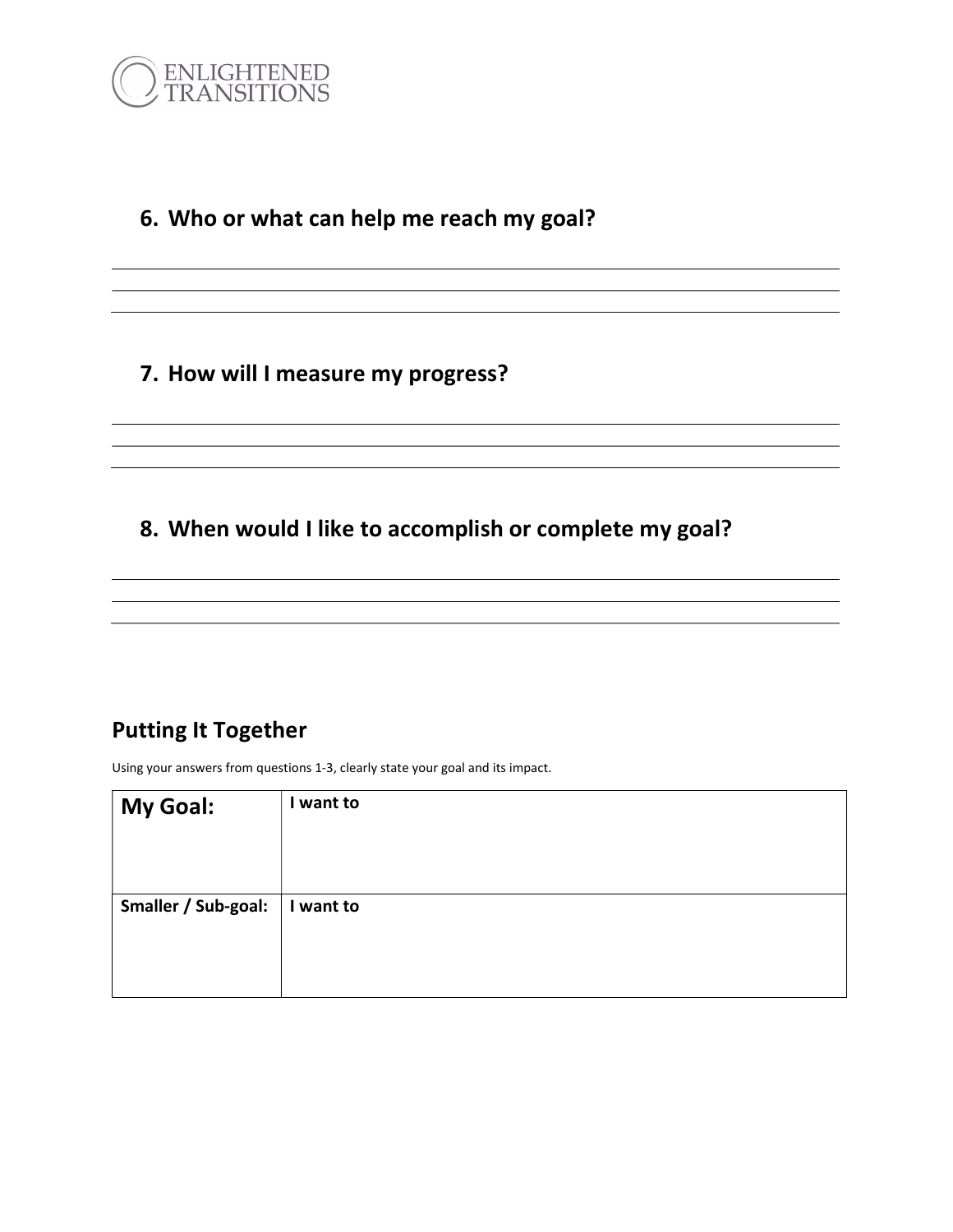

# Actions Steps and Milestones

Using questions 4-6, identify the steps or tasks involved to complete my goal.

| I will | Frequency/timeframe |
|--------|---------------------|
| I will | Frequency/timeframe |
| I will | Frequency/timeframe |

# Accountability

Using questions 6-8, consider how you will measure and track your progress?

| I will track my progress | <b>Frequency</b> |
|--------------------------|------------------|
| <b>When I experience</b> | I can call/use   |
| <b>When I experience</b> | I can call/use   |